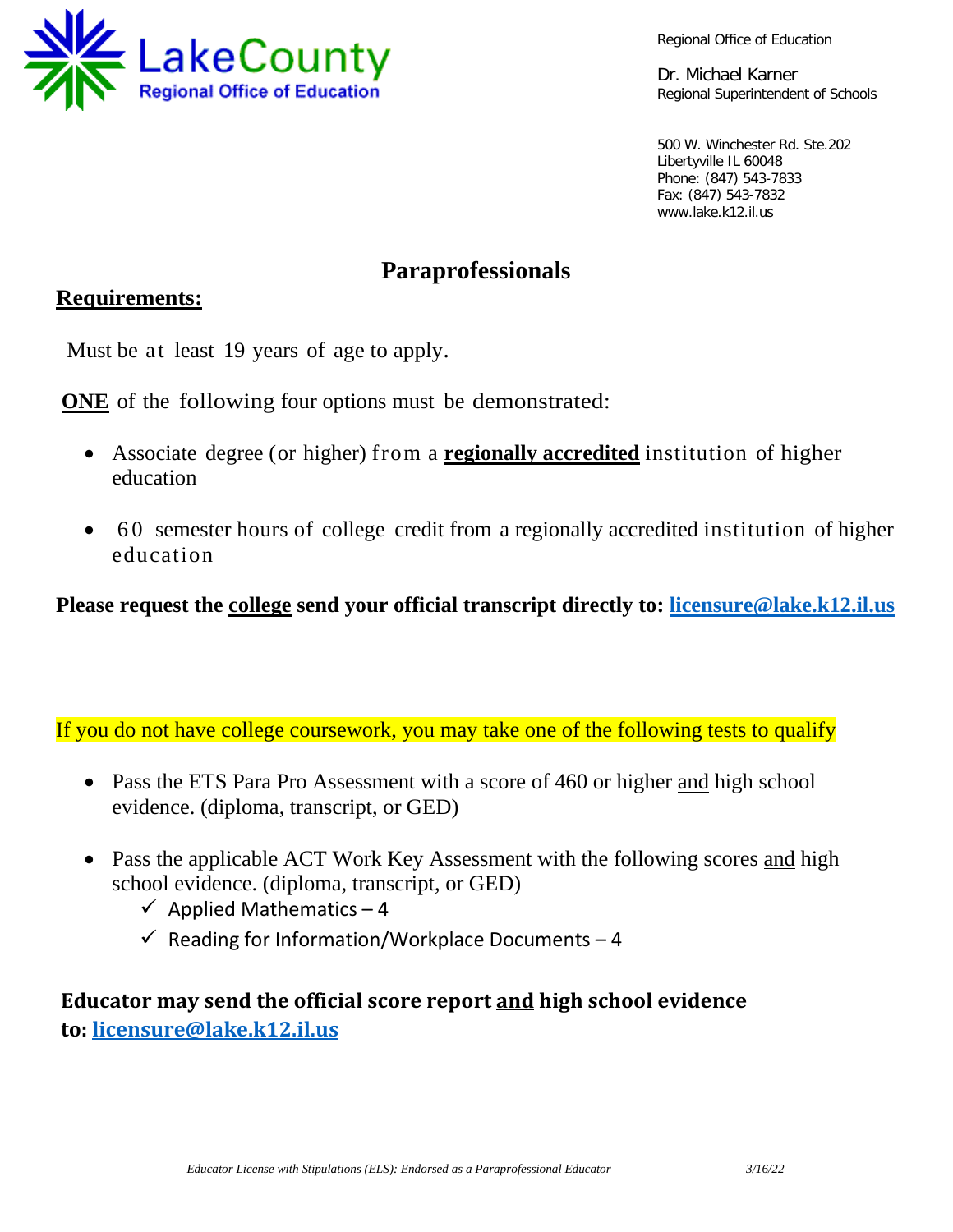## **Testing Information:**

### **ACT Work Keys Test**-

- The College of Lake County offers the ACT Work Keys test at the Lakeshore Campus located at 33 N. Genesee Street, 2nd Floor N203 Waukegan, IL 60085. Pre-registration is required including a \$30 non-refundable fee. Please contact the Lakeshore Campus Testing Center at 847-543-2120 for additional information.
- McHenry County College offers the ACT Work Keys. For additional information, please contact the college at 815-455-8984 or email: [testingcenter@mchenry.edu](mailto:testingcenter@mchenry.edu)

You may review sample ACT Work Keys test questions at the following link: [www.act.org/content/act/en/products-and-services/workkeys-for-job-seekers/preparation.html](http://www.act.org/content/act/en/products-and-services/workkeys-for-job-seekers/preparation.html)

**ETS ParaPro Assessment Test** – Administered at SEDOL located at 18160 Gages Lake Road, Gages Lake, IL, 60030. Please contact Jill Lueders at 847-986-2410 or email: **[jlueders@sedol.us](mailto:jlueders@sedol.us)** for registration information.

### **Application Process:**

**1.** Create your ELIS account if you do not already have one

Click: [HOW TO CREATE AN ELIS ACCOUNT](https://www.isbe.net/Documents/How-To-Create-ELIS-Acct.pdf#search=how%20to%20create%20and%20ELIS%20account)

- **2.** Once you are logged in to ELIS, click on "Apply for Credential" and select "Paraprofessional" and follow the prompts
- **3. \$100 application fee plus service fee** (payment made with debit/credit only)

**The application process may take 2-4 weeks**. You will receive an email notification from the Illinois State Board of Education (ISBE) once your application is reviewed.

Once issued you must register this license so that is valid for working in the schools

#### **Register Your License:**

- 1. Login to your existing ELIS account:<https://sec3.isbe.net/IWASNET/login.aspx>
- 2. Click on "Registration" which is located in the "Action Center Box" on the middle right side of your home page, and follow the prompts
- 3. Register in Lake County Select 34 Lake ROE from drop down menu
- 4. **\$30 registration fee plus service fee** (payment made with debit/credit only)